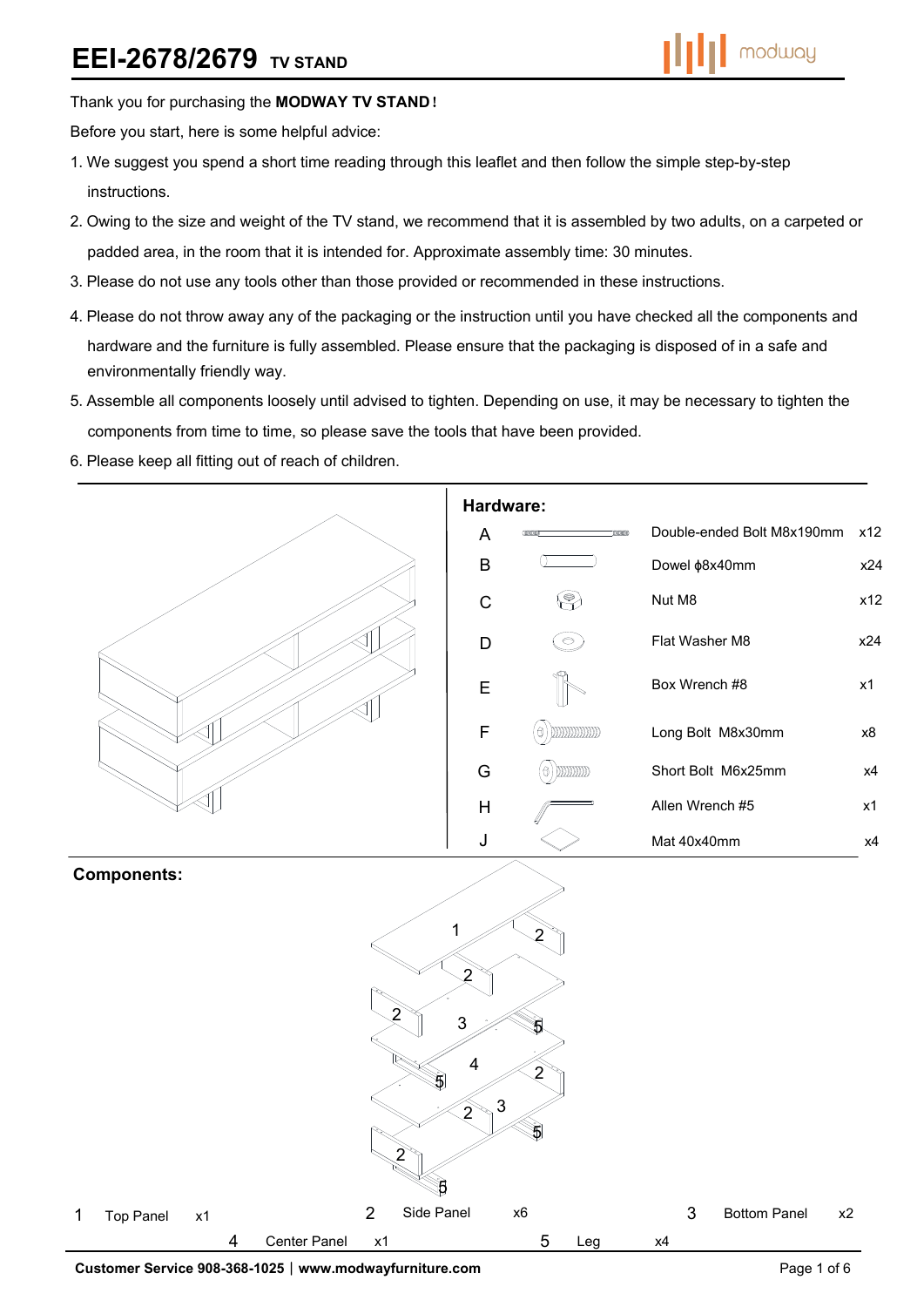# **EEI-2678/2679 TV STAND**

### **STEP 1:**

Put **Top Panel (1)** upside down on a carpeted or padded area.

Insert 6 pieces of **Double-ended Bolt (A)** into the corresponding holes in the **Top Panel (1**) by hand as shown.

Tighten all the **Double-ended Bolts (A)** clockwise until secure.



#### **STEP 2:**

Insert 4 pieces of **Dowel (B)** into 4 holes of **Side Panel (2)** as shown.

Repeat the same steps for the remaining 5 pieces of **Side Panel (2)**.

Position 3 pieces of assembled **Side Panel (2)** to **Top Panel (1)** as shown.

Please confirm the assembled **Double-ended Bolts (A)** and **Dowel (B)** have been inserted into the pre-drilled holes in **Top Panel (1)** fully as shown.

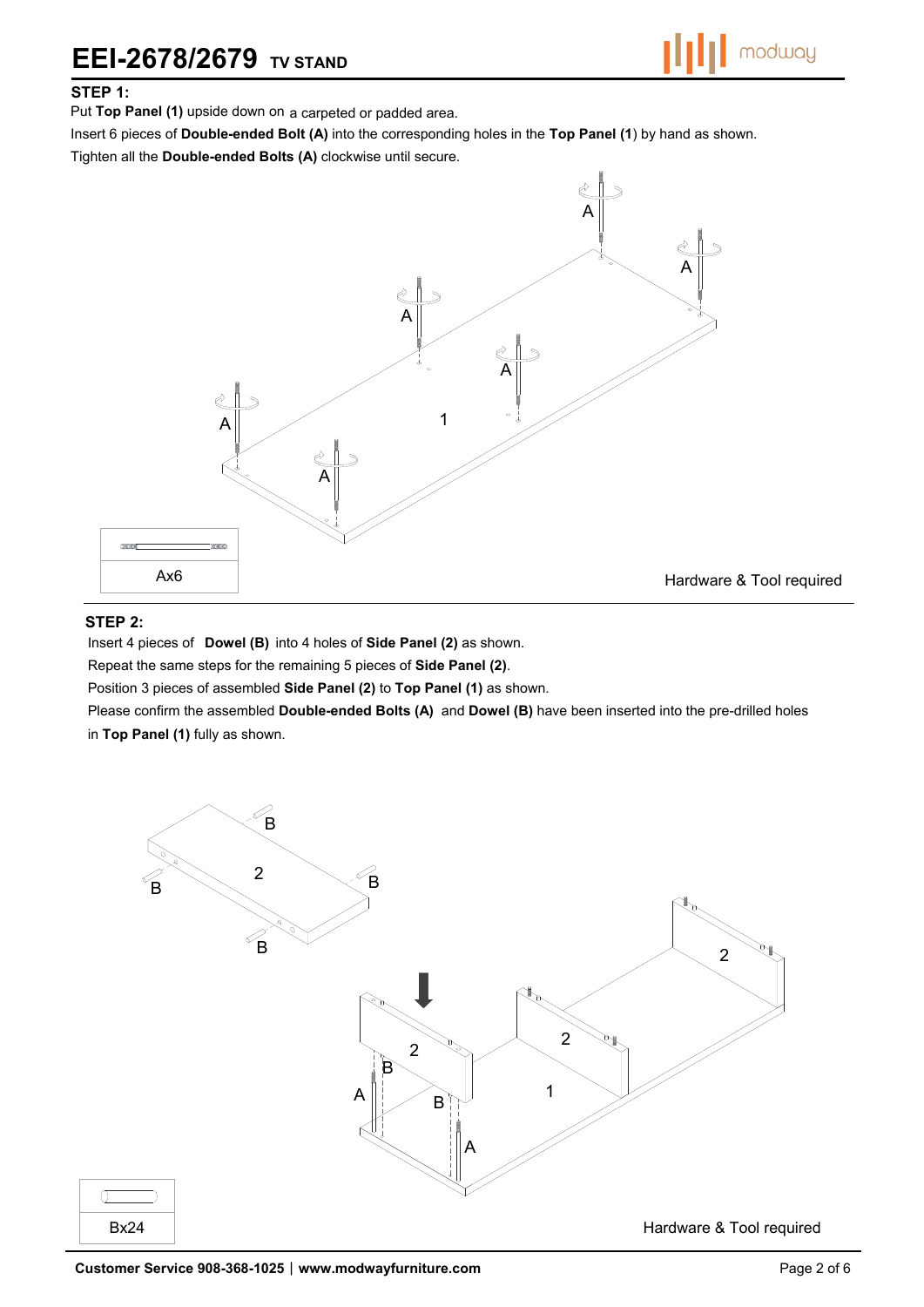# **EEI-2678/2679 TV STAND**



### **STEP 3:**

Put **Bottom Panels (3)** upside down on a carpeted or padded area.

Position 1 piece of **Bottom Panel (3)** to the assembled **Top panel (1)** and **Side Panels (2)** as shown.

Please confirm the assembled **Double-ended Bolts (A)** and **Dowels (B)** have been inserted into the pre-drilled holes on **Bottom Panel (3)** fully.

Insert 6 pieces of **Nut (C)** with 6 pieces of **Flat Washer (D)** into the assembled **Double-ended Bolts (A)** as shown.

Use **Box Wrench (E)** to tighten all the **Nuts (C)** clockwise until secure.



#### **STEP 4:**

Position 1 piece of **Legs (5)** to the assembled **Top Panel (1)**, **Side Panels (2)**, and **Bottom Panel (3)** as shown. Insert 2 pieces of **Long Bolt (F)** with 2 pieces of **Flat Washer (D)** into the pre-drilled holes in the **Bottom Panel (3)**  through the holes In the **Leg (5)**.

Use **Allen Wrench (H)** to tighten **Long Bolts (F)** clockwise until secure.

Repeat the same steps for the other piece of **Leg (5)**.

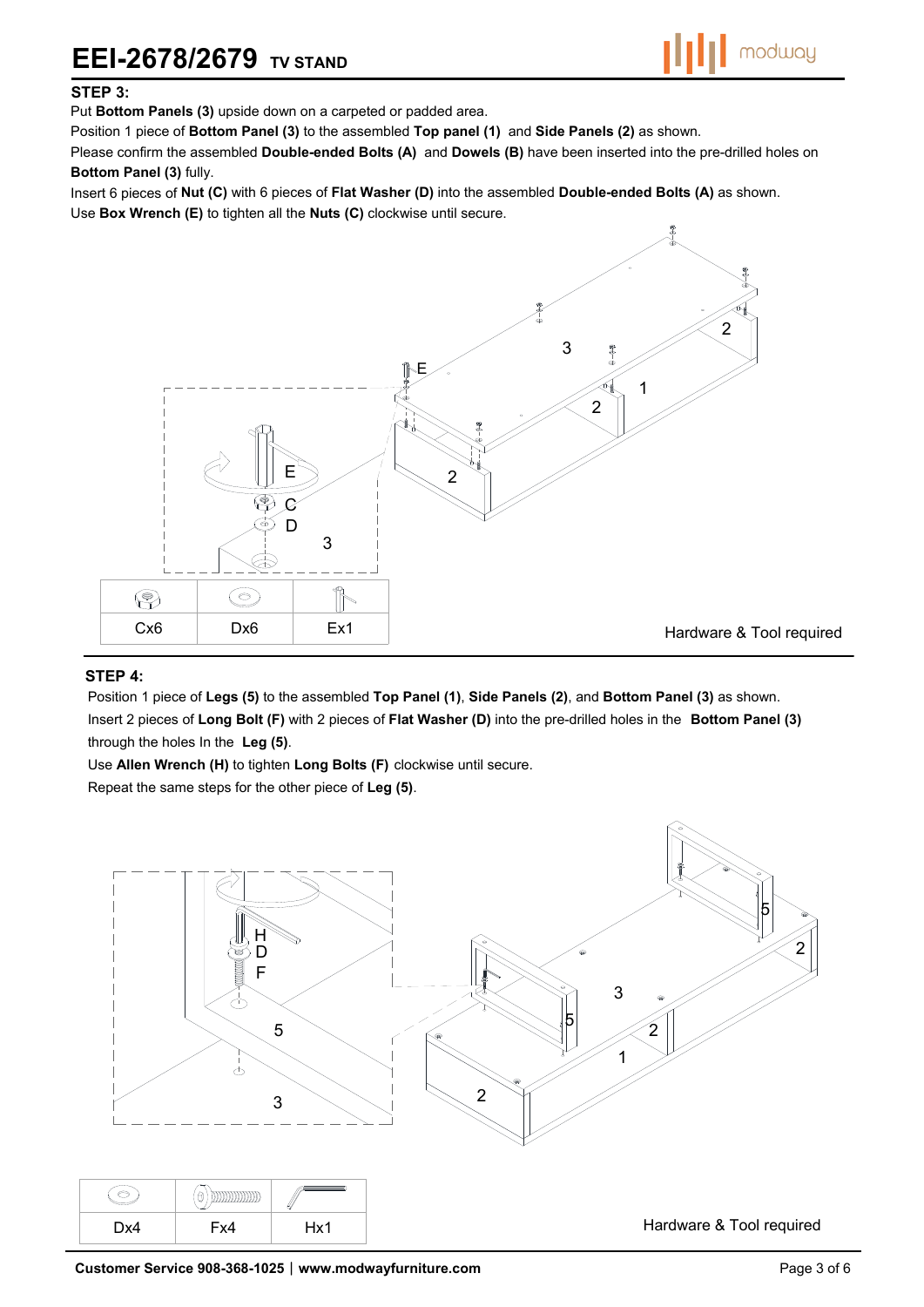#### **STEP 5:**

Position **Center Panel (4)** to the assembled **Top Panel (1)**, **Side Panels (2)**, **Bottom Panel (3)**, and **Legs (5)** as shown. Insert 4 pieces of **Short Bolts (G)** with 4 pieces of **Flat Washer (D)** into the pre-drilled holes in the **Legs (5)** through the holes In the **Center Panel (4)**.

Use **Allen Wrench (H)** to tighten **Short Bolts (G)** clockwise until secure.

A Insert 6 pieces of **Double-ended Bolt (A)** into the corresponding holes on the **Center Panel (4**) by hand as shown. Tighten all the **Double-ended Bolts (A)** clockwise until secure.



#### **STEP 6:**

Position the remaining 3 pieces of assembled **Side Panel (2)** to the assembled **Top Panel (1)**, **Side Panels (2)**, **Bottom Panel (3)**, and **Center Panel (4)** as shown.

Please confirm the assembled **Double-ended Bolts (A)** and **Dowel (B)** have been inserted into the pre-drilled holes on **Center Panel (4)** fully as shown.

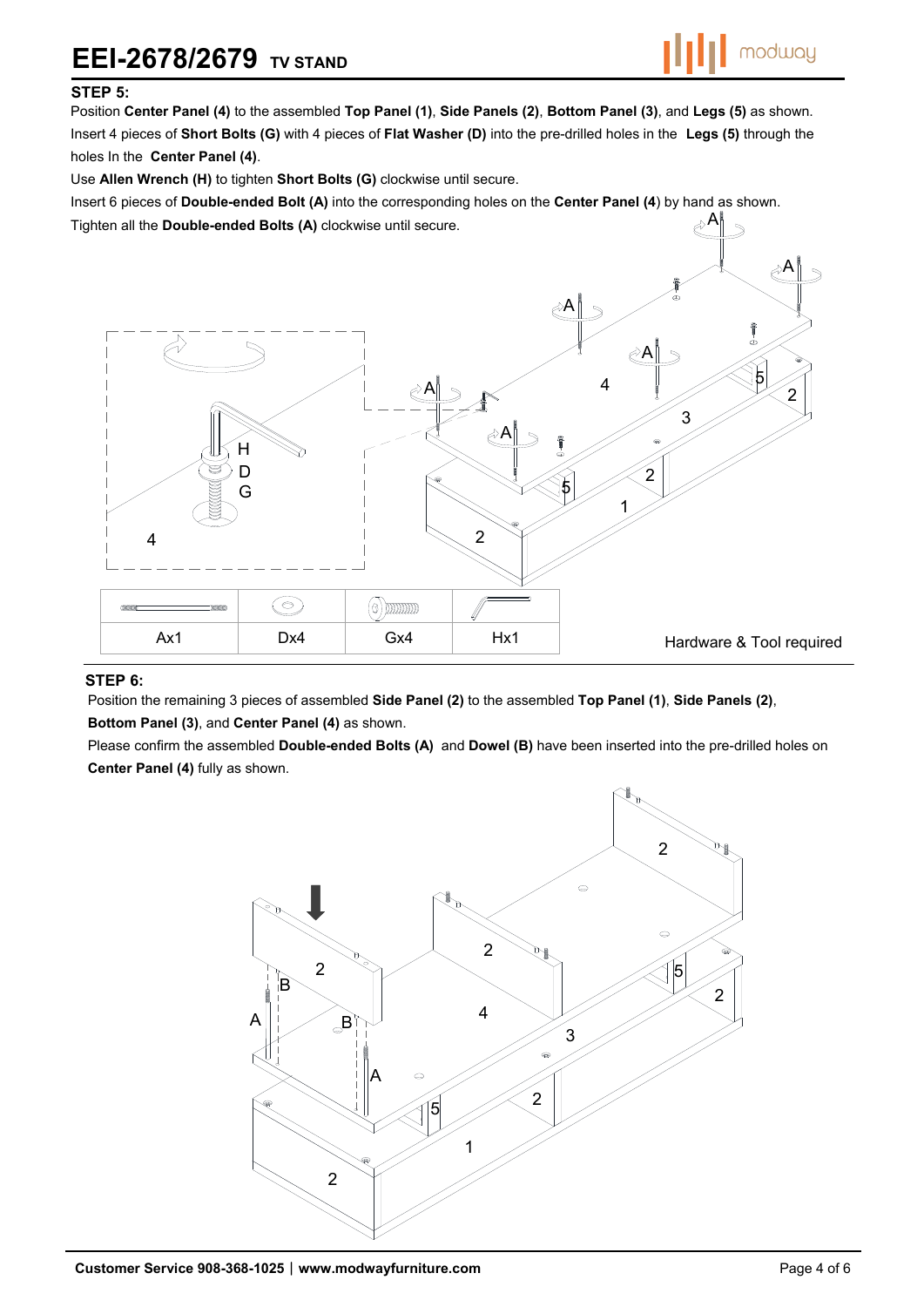# **EEI-2678/2679 TV STAND**



#### **STEP 7:**

Position the other piece of **Bottom Panel (3)** to the assembled **Top Panel (1)**, **Side Panels (2)**, **Bottom Panel (3)**, and **Center Panel (4)** as shown.

Please confirm the assembled **Double-ended Bolts (A)** and **Dowel (B)** have been inserted into the pre-drilled holes on the other piece of **Bottom Panel (3)** fully.

Insert 6 pieces of **Nut (C)** with 6 pieces of **Flat Washer (D)** into the assembled **Double-ended Bolts (A)** as shown.

Use **Box Wrench (E)** to tighten all the **Nuts (C)** clockwise until secure.



### **STEP 8:**

Position 1 piece of **Legs (5)** to the assembled **Top Panel (1)**, **Side Panels (2)**, and **Bottom Panel (3)** as shown. Insert 2 pieces of **Long Bolts (F)** with 2 pieces of **Flat Washer (D)** into the pre-drilled holes in the **Bottom Panel (3)**  through the holes In the **Leg (5)**.

Use **Allen Wrench (H)** to tighten **Long Bolts (F)** clockwise until secure.

Repeat the same steps for the other piece of **Leg (5)**.

Tear off the sticker on the 4 pieces of **Mats (J)**.

Carefully attach 4 pieces of **Mat (J)** to **Legs (5)** as shown.